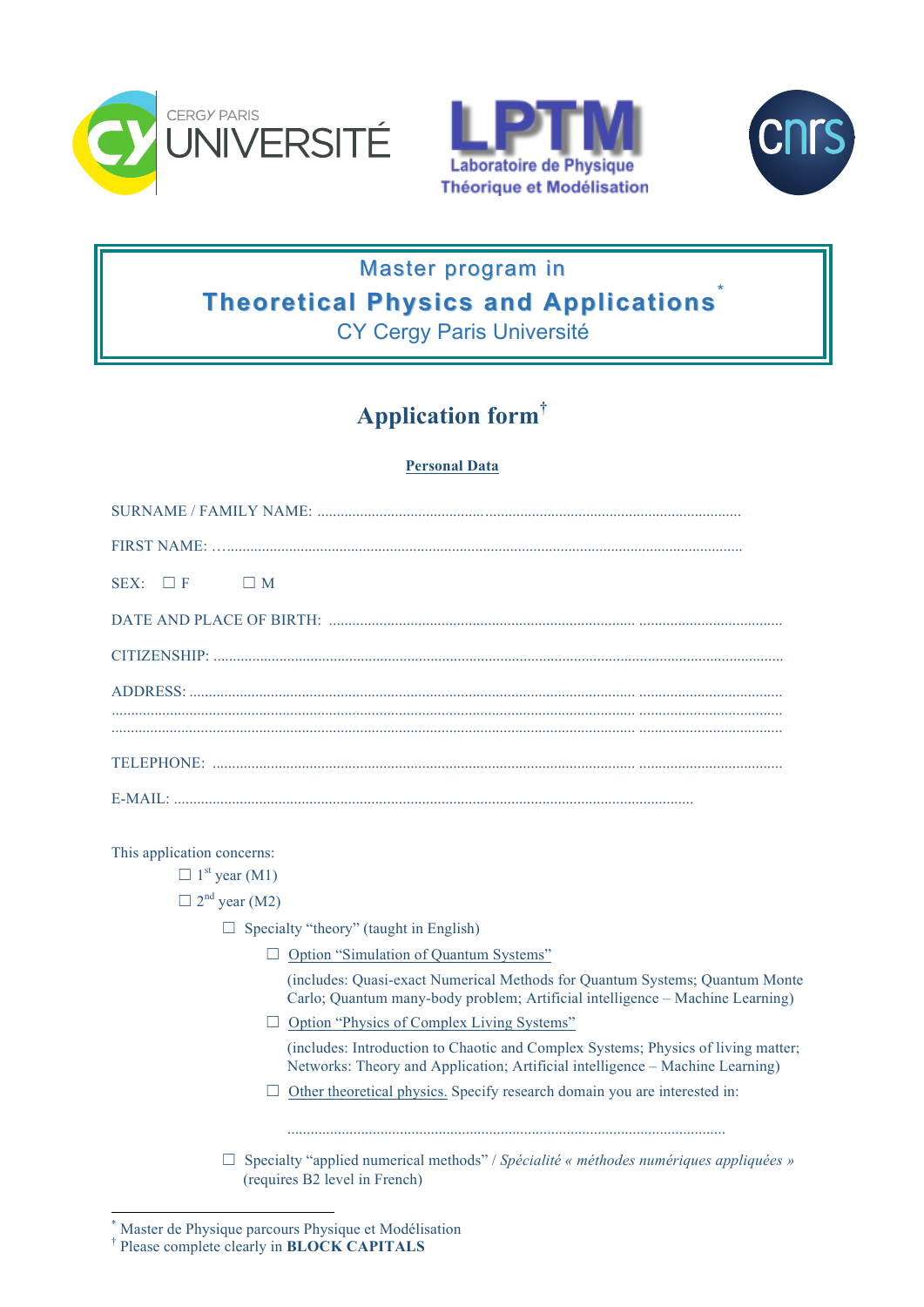# **Curriculum**

#### **Starting with the most recent, please give details of your education, qualifications and training relevant to this application.**

| School / College / Organization /<br>Institution | Beginning<br>Year | Ending<br>Year | Examinations Passed / Degrees /<br><b>Qualifications obtained</b> |
|--------------------------------------------------|-------------------|----------------|-------------------------------------------------------------------|
|                                                  |                   |                |                                                                   |
|                                                  |                   |                |                                                                   |
|                                                  |                   |                |                                                                   |
|                                                  |                   |                |                                                                   |
|                                                  |                   |                |                                                                   |
|                                                  |                   |                |                                                                   |
|                                                  |                   |                |                                                                   |
|                                                  |                   |                |                                                                   |
|                                                  |                   |                |                                                                   |
|                                                  |                   |                |                                                                   |

Proficiency in English: (if you have passed any Test of English like TOEFL or others, indicate the name, the date and the obtained marks)

a,

| Official use only                           |                                   |
|---------------------------------------------|-----------------------------------|
| Decision of the Pedagogical Council         |                                   |
| Academic admission: $\Box$ YES<br>$\Box$ NO | Complete application received on: |
| Decision motivations:                       |                                   |
|                                             |                                   |
|                                             | Decision sent on:                 |
| .                                           |                                   |
|                                             |                                   |
|                                             |                                   |